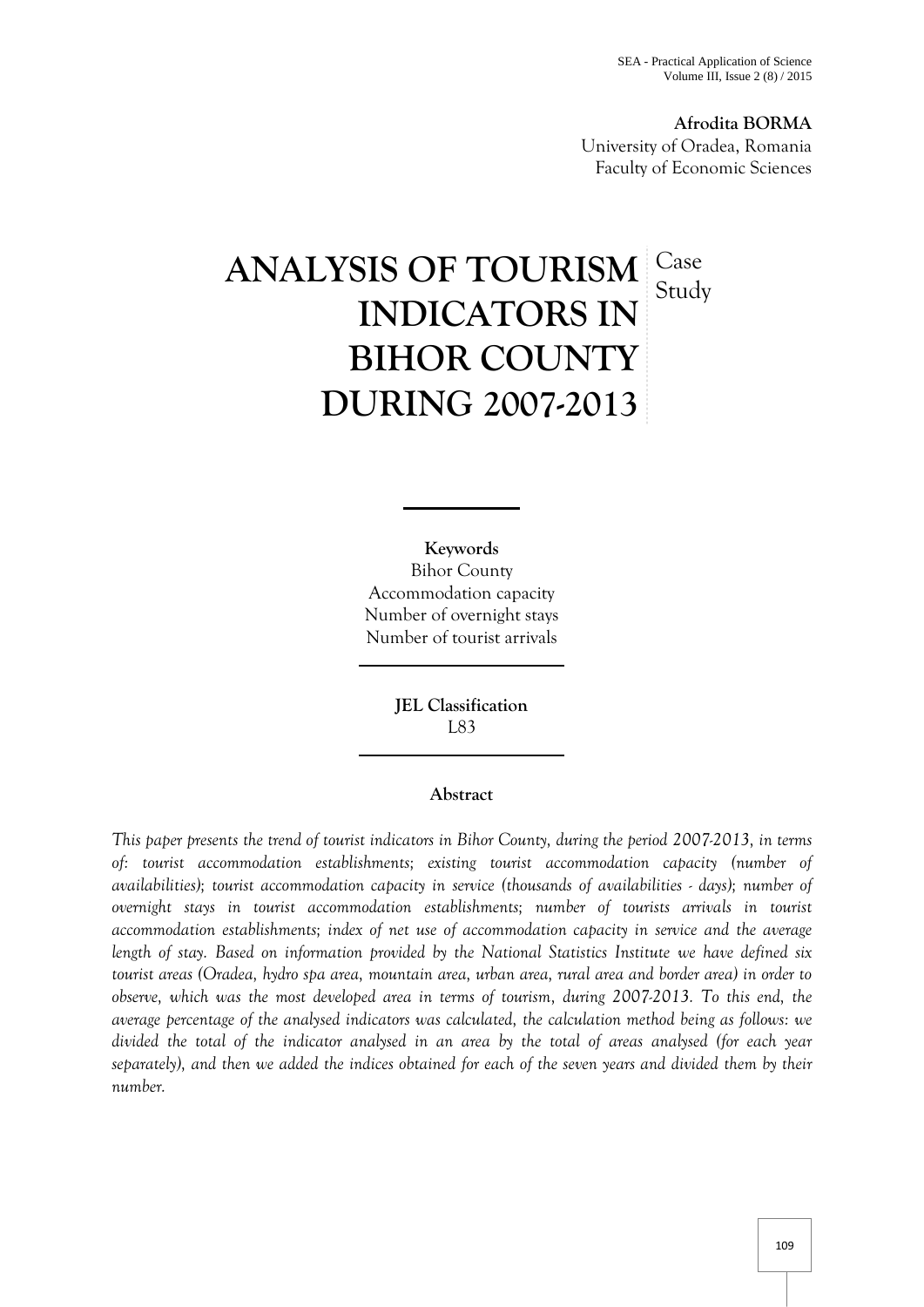#### **1. Introduction**

Tourism is one of the activities by which resources of local communities can be capitalized on. In Bihor County, tourist activity could be extremely beneficial if the activities performed pursued a sustainable development and not purely an economic one. The geographical diversity (plains, hills, depressions and mountains) of Bihor County renders this area the opportunity to develop an important tourism destination for the north western region of Romania. Municipalities should conduct not only a destination marketing but also a marketing for area specific attractions (Kotler, 2001, p.224). Given this purpose, Bihor County Council, University of Oradea and the Bihor Mountain Rescue Association have started procedures for setting up an association called "Bihor Destination Management Agency". According to the Chief of the Cabinet of the Bihor CC President, Horia Cari, actions of the association will not be limited only to the tourist advertising of the area, but rather will aim at developing a tourism strategy (according to eBihoreanul newspaper, dated 04.01.2015) which would place Oradea/Bihor County among the favourite destinations of domestic and international tourists.

The study was conducted for the period 2007- 2013 based on the analysis of indicators related to tourism supply and demand in Bihor County. Analysis of indicators was broken down in the main tourist areas in Bihor, respectively:

- Oradea (Bihor County seat);
- $\checkmark$  Hydro spa area (Sînmartin with B ile Felix and 1 Maihydro-thermal resorts)
- $\checkmark$  Mountain area (Bratca, Budureasa, Bulz, Pietroasa, uncuiu and Vadu Cri ului);
- $\checkmark$  Urban area (Beiu, Marghita, Salonta, Nucet, S cuieni, tei, Valea lui Mihai);
- $\checkmark$  Rural area (Biharia, Hidi elu de Sus, O orhei, Remetea, S c dat, Sîmb ta, Sîrbi, Tinca);
- $\checkmark$  Border area (Bor and M d ras).

Demarcation of areas was performed based on data provided by the National Institute of Statistics (www.insse.ro)

## **2. Development of indicators as regards to tourist supply in Bihor County**

To present the tourist supply in Bihor County for the period 2007-2013, development of indicators for the following was observed: tourist accommodation establishments in Bihor County, existing tourist accommodation capacity (number of availabilities) and tourist accommodation capacity in service (thousands of availabilities days) – information available on the website of the National Institute of Statistics, www.insse.ro .

In chart no. 1, we can observe an upward trend of the number of accommodation establishments (except for 2008 and 2013), such numbers recording an increase by 71% in 2012 compared to 2007.

Analysis of the development of tourist accommodation establishments shows that, in Bihor County, during the period:

- 2007-2008, the highest percentage (over 50%) is represented by hotels and tourist villas;
- 2009-2011 is dominated by the number of hotel units and agri-tourism lodging, representing over 59% of the total tourist accommodation establishments;
- 2012-2013, leading place belongs to agritourism lodging which, together with hotel units, cover over 70% of the tourist accommodation establishments.

According to chart no.2, during the period 2007-2010, we observe a continuous decline in the existing accommodation capacity (number of availabilities), followed, during the period 2010- 2012, by an upward trend in terms of their number, increasing by 1.6% in 2012, compared to 2007.

According to chart no.3, during 2007-2008, tourist accommodation capacity in service increased by approximately 4.4%, followed in 2009 by a 12% decrease compared to 2008. During the period 2009-2012 the situation recovers, following a continuous increase of the tourist accommodation capacity in service, in 2012 their number increasing by 20% compared to 2009.

Based on statistics provided by www.insse.ro for the analysed period (2007-2013), we calculated the average percentage of the aforementioned indicators, having as a result the following information:

- the average percentage of tourist accommodation establishments was of 38% in hydro spa area, 19% in Oradea, 17% in the mountain area, 13% in the rural area, 11% in the urban area and 2% in the border area;
- the average percentage of the existing accommodation capacity was of 58% in hydro spa area, 14% in Oradea, 12% in the mountain area, 8% in the urban area, 6% in the rural area, and 2 % in the border area;
- the average percentage of tourist accommodation capacity in service (no. 3 of availabilities-days) was of 67% in hydro spa area, 18% in Oradea, 5% in the mountain area, 5% in the urban area, 2% in the rural area, and 3% in the border area.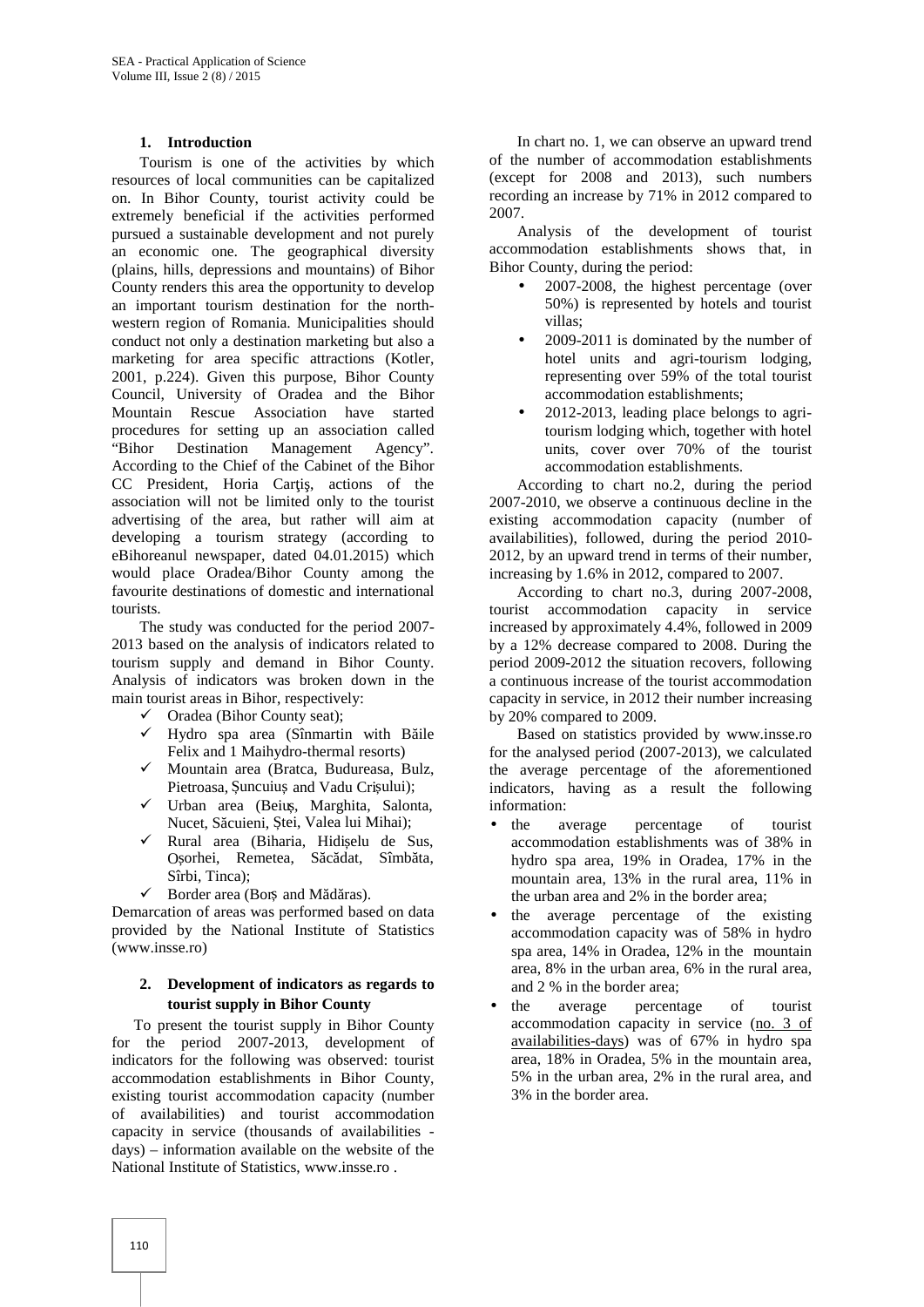## **3. Development of indicators as regards to tourist demand in Bihor County**

To present tourist demand in Bihor County during the period 2007-2013, we observed the development of indicators in terms of: overnight stays in tourist accommodation establishments; net use index of accommodation capacity; tourist arrivals in the tourist accommodation establishments and average length of stay (information available on the website of the National Institute of Statistics, www.insse.ro).

According to chart no.4, during the period 2007-2010 there was a continuous decline in the number of overnight stays, in 2010 the decrease being of 29% compared to 2007. In the period 2010-2012 a new upward trend was recorded, without reaching, however, the value recorded in 2007.<br>Based on data provided by the National

Institute of Statistics in the analysed period (2007- 2013), we calculated the average percentage of overnight stays in tourist accommodation  $C_0$ establishments in Bihor County, with the following results in the areas defined: 78% in hydro spa area, 13% in Oradea, 2% in the mountain area, 2% in the urban area, 3% in the rural area, and 2% in the border area. As observed, over 91% of overnight stays were recorded in Oradea + Sînmartin (hydro spa area).

According to chart no. 5, it can be noted that, in 2007, in most of the analysed tourist areas, the maximum level of net use of the accommodation capacity was reached. During the analysed period (2007-2013) the highest level of net use index of the accommodation capacity in service was recorded in the hydro spa area (famous for B ile Felix and 1 Mai hydro-thermal resorts), between 52% (in 2007) and 46% (in 2013). Despite the fact that the number of overnight stays in Bihor County has increased during 2010-2012, use indices of the tourist accommodation capacity show, however, a downward trend. In 2011-2013, the only areas showing an upward trend were the rural and urban areas to the detriment of the mountain area where, in 2013, the lowest value was recorded for the net use index of the accommodation capacity in service, of only11.72%.

Reasons for recording such low values in the mountain area can be multiple: poor quality of road infrastructure, underdeveloped signage, lack of camping facilities, poor development of related tourism services, limited means of public transportation, etc.

According to chart no.6, during the period 2008-2010, there was a continuous decline in the number of arrivals, in 2010 the decrease being of 18% compared to 2008. During the period 2010- 2012, there was a new upward trend, the highest number of arrivals being recorded in 2012.

Based on data provided by the National Institute of Statistics in the period analysed (2007- 2013), the average percentage of arrivals in tourist accommodation establishments in Bihor County, for each of the defined areas, is as follows: 51% in hydro spa area, 36% in Oradea, 3% in the mountain area, 3% in the urban area, 3% in the rural area and 4% in the border area. The analysis shows that over 87% of tourists are recorded in Oradea + Sînmartin (hydro spa area).

According to chart no.7, the highest value was reached in 2007 in the rural area, the average length of stay being of 10.7 days. It can be noted that during the period 2008-2013 the hydro spa area significantly stood out compared to the other areas analysed, the average length of stay ranging from7.34 days (in 2007) to 6.11 days (2013).

## **4. Conclusions**

Based on the statistical analysis performed as regards to tourism demand and supply in Bihor County, we can conclude the following:

- geographical diversity of Bihor County offers this area the opportunity to become a major tourist destination both nationally and internationally;
- the most developed area in Bihor County in terms of tourism infrastructure is the Oradea + Sînmartin area, in 2007-2013 the average percentage of tourist accommodation capacity in service (no. of availabilities-days) in this area being of 85%.
- During the period 2007-2013, Oradea + Sînmartin area was the main attraction for tourists, this area recording an average of 91% of all overnight stays and 87% of all arrivals. Such data confirms that tourism demand in Bihor is associated with the Oradea + Sînmartin area.

Tourism projects (ongoing) in Oradea, alongside tourism facilities offered by hydrothermal resorts (B ile Felix and 1 Mai) in Sînmartin, could place the Municipality of Oradea in the foreground of Romanian tourism. The purpose of the project initiated by the Municipality which provides the integration of Sînmartin village in the administrative area of Oradea is "*the joint development of the two localities, by numeric increase of the population, in order to ensure economic development, tourism revival by highlighting the architecture of the city and by developing the hydro-thermal resorts of Băile Felix and 1 Mai, located within the area of Sînmartin commune, respectively by attracting European funds*" (according to the document: *Oradea and Sînmartin – Merger for prosperity*). Thus, upon a favourable outcome to the referendum of 10 May2015, Oradea could become *the capital of hydro-thermal tourism in Romania* therefore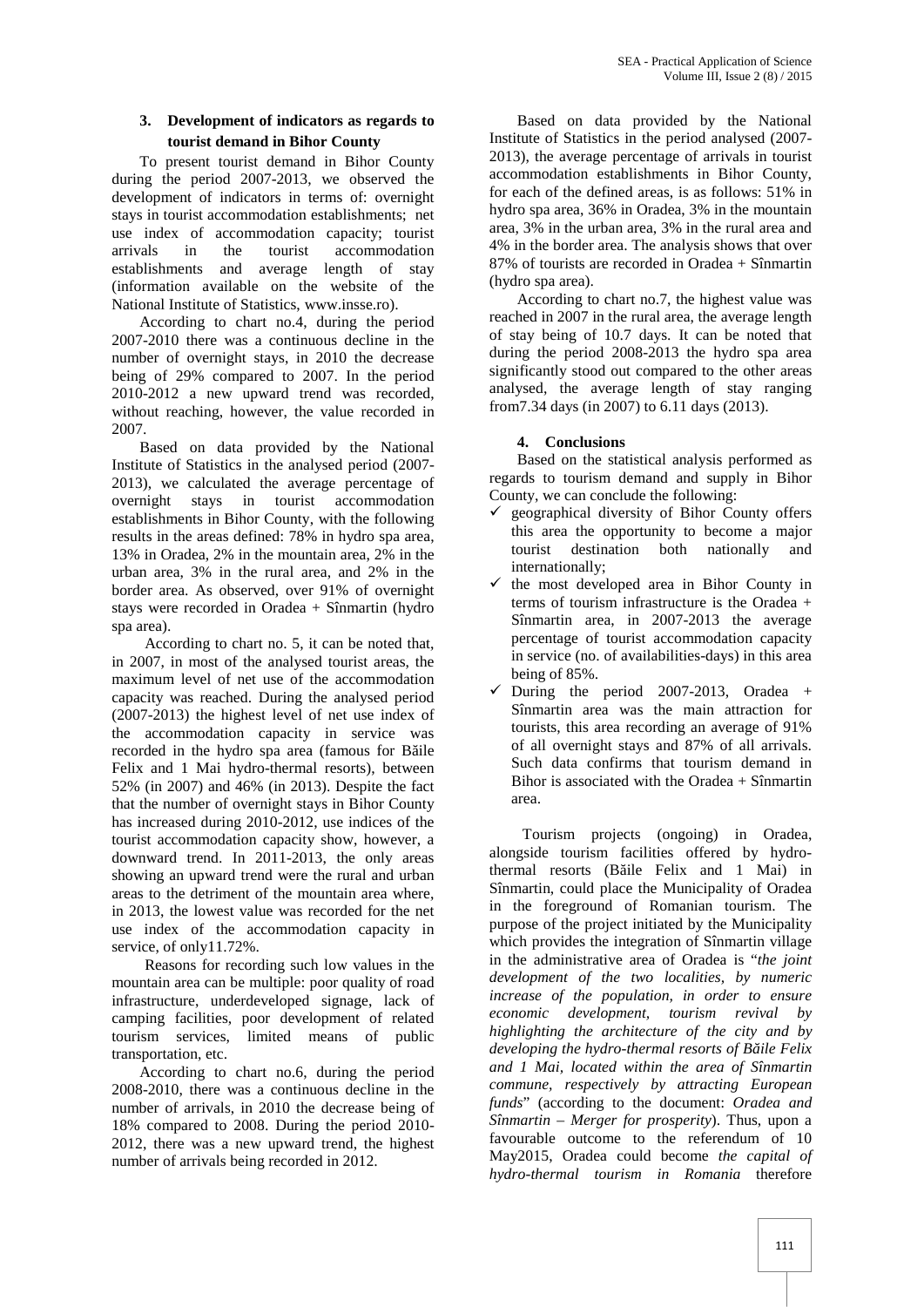representing an important tourist attraction, both nationally and internationally.

In the document entitled *Strategy for the Sustainable Development of Bihor County*, *for the Period 2014-2020*, Bihor County Council has established two possible tourist destinations in Bihor County: Oradea area and Apuseni Mountains. Nevertheless, of the analysis performed it can be noted that, in the mountain area, there is a high deficit in terms of accommodation, which limits the influx of tourists and the length of stay in this area. Therefore, in order to boost tourism in mountain areas, greater attention is required both in terms of tourism infrastructure, and road infrastructure. Moreover, despite the fact that 44% of the surface of Bihor County is represented by plains, limited attention is given to rural tourism and agri-tourism.

#### **Acknowledgment**

"This paper has been financially supported within the project entitled "*SOCERT. Knowledge society*, *dynamism through research",* contract number POSDRU/159/1.5/S/132406. This project is cofinanced by European Social Fund through Sectoral Operational Programme for Human Resources Development 2007-2013. **Investing in people!**"

#### **Reference list:**

- [1] Kotler, Ph. (2001), *Marketingul locurilor*, [Marketing Places], Bucharest: Teora.
- [2] *\*\*\* eBihoreanul – 01.04.2015* [eBihoreanul newspaper of 01/04/2015]*,* Retrieved from: *http://www.ebihoreanul.ro/stiri/ultima-or- 31-1/universitatea-din-oradea-si consiliul-judetean-bihor-isi-fac-asociatie de-turism-120004.html,* [accessed on: 03.04.2015]. [3] \*\*\* *Institutul Național de Statistică*,
- [National Institute of Statistics], Retrieved from: www.insse.ro with the following information:
- a. \*\*\* *Structuri de primire turistic cu funcțiuni de cazare turistică în județul Bihor*, [Tourist accommodation establishments in Bihor County] Retrieved from:

http://statistici.insse.ro/shop/index.jsp?pag

e=tempo3&lang=ro&ind=TUR101C, [accessed on: 13.03.2015].

- b. \*\*\* *Capacitatea de cazare turistic existentă (număr locuri) în județul Bihor*, [Existing tourist accommodation capacity (number of availabilities) in Bihor Countyl. Retrieved from: http://statistici.insse.ro/shop/index.jsp?pag e=tempo3&lang=ro&ind=TUR102C, [accessed on: 13.03.2015].
- c. \*\*\**Capacitatea de cazare turistic în funcțiune (mii locuri - zile)în județul Bihor*, [Tourist accommodation capacity in service (thousands of availabilities days) in Bihor County], Retrieved from: http://statistici.insse.ro/shop/index.jsp?pag e=tempo3&lang=ro&ind=TUR103B, [accessed on: 13.03.2015].
- d. \*\*\* *Înnopt ri în structuri de primire turistică din județul Bihor*, [Overnight stays in tourist accommodation establishments in Bihor County] Retrieved from:

http://statistici.insse.ro/shop/index.jsp?pag e=tempo3&lang=ro&ind=TUR105E, [accessed on: 13.03.2015].

- e. \*\*\* *Sosiri ale turiștilor în structurile de primire turistic din județul Bihor*,<br>
[Tourist arrivals in the tourist [Tourist arrivals in the tourist accommodation establishments in Bihor County **Retrieved** from: http://statistici.insse.ro/shop/index.jsp?pag e=tempo3&lang=ro&ind=TUR104E, [accessed on: 13.03.2015].
- [4] \*\*\* *Oradea și Sînmartin – fuziune pentru prosperitate* [Oradea and Sînmartin – Merger for prosperity], Retrieved from: http://www.oradea.ro/stiri-oradea/oradea si-sinmartin-fuziune-pentru-prosperitate, [accessed on: 13.03.2015].
- [5] *\*\*\* Strategia pentru dezvoltarea durabilă a județului Bihor, pentru perioada 2014- 2020 (Partea a II-a, Cap. III)*, [Strategy for the sustainable development of Bihor county, for 2014-2020], Retrieved from: http://www.cjbihor.ro/pdf/Strategia%20pe ntru%20dezvoltarea%20durabila%20a%2 0judetului%20Bihor%202014-2020.pdf , [accessed on: 28.02.2015].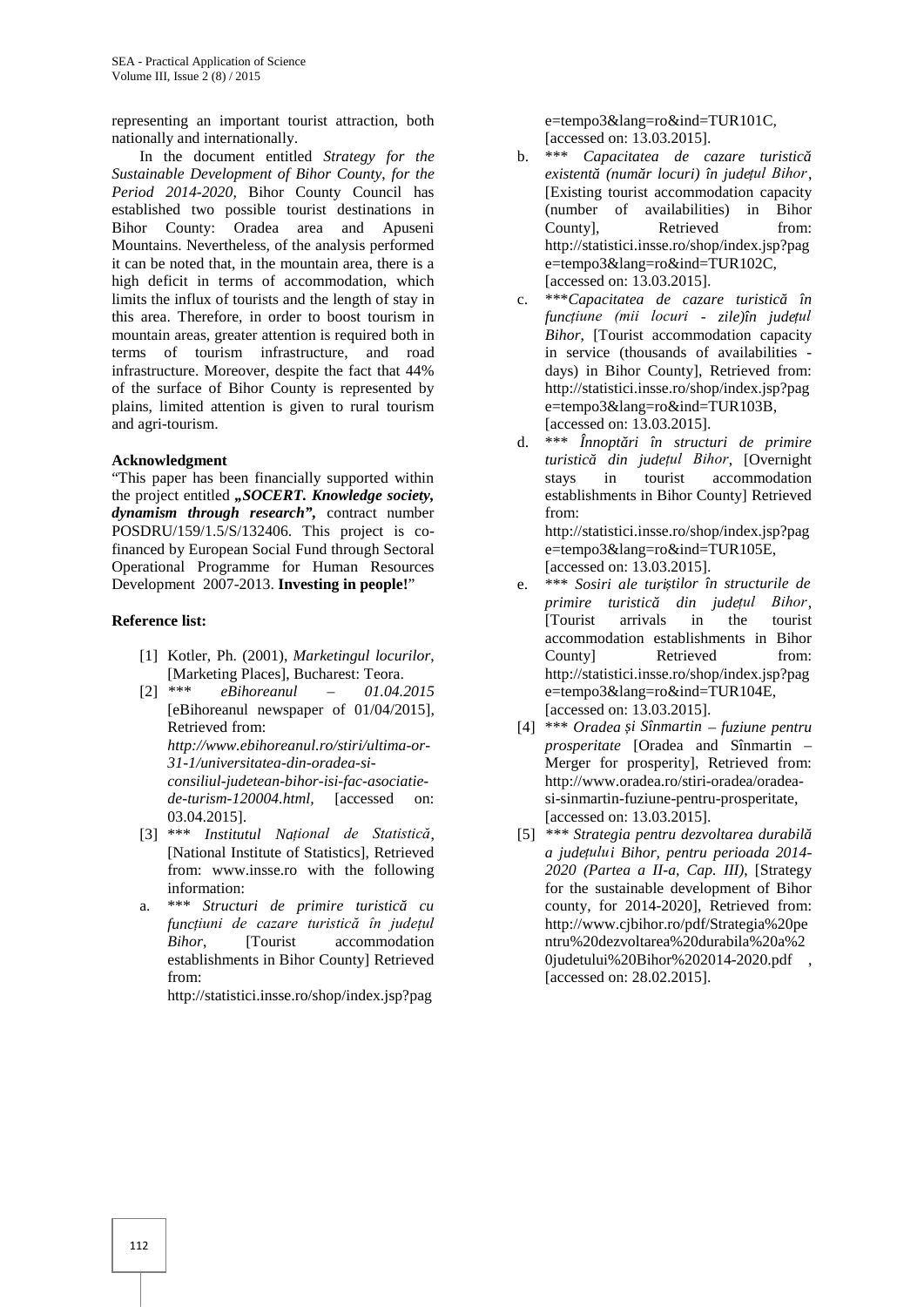## **Appendices**



*Chart no.1 Tourist accommodation establishments in Bihor County*

Source: made by author, based on the information provided by the National Statistic Institute, available online at: http://statistici.insse.ro/shop/index.jsp?page=tempo3&lang=ro&ind=TUR101C



*Chart no.2 Existing tourist accommodation capacity (number of availabilities) in Bihor County* Source: made by author, based on the information provided by the National Statistic Institute, available online at: http://statistici.insse.ro/shop/index.jsp?page=tempo3&lang=ro&ind=TUR102C



*Chart no.3 Tourist accommodation capacity in service (thousands of availabilities - days) in Bihor County* Source: made by author, based on the information provided by the National Statistic Institute, available online at: http://statistici.insse.ro/shop/index.jsp?page=tempo3&lang=ro&ind=TUR103B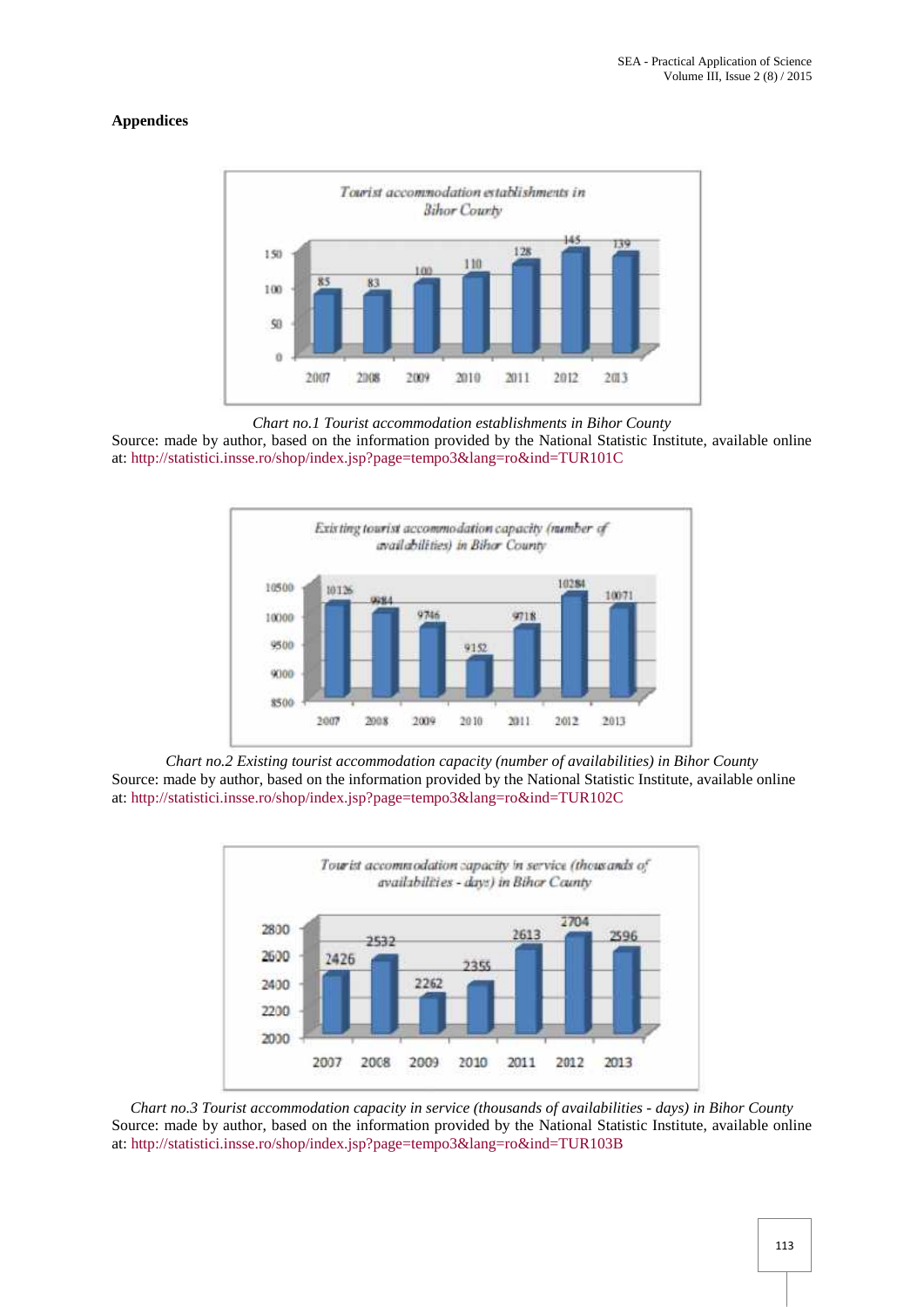

*Chart no.4 Overnight stays in tourist accommodation establishments in Bihor County (number of overnights)* Source: made by author, based on the information provided by the National Statistic Institute, available online at: http://statistici.insse.ro/shop/index.jsp?page=tempo3&lang=ro&ind=TUR105E



*Chart no.5 Net use index of accommodation capacity in the main tourist areas in Bihor (%)* Source: made by author, based on the information provided by the National Statistic Institute, available online at: www.insse.ro